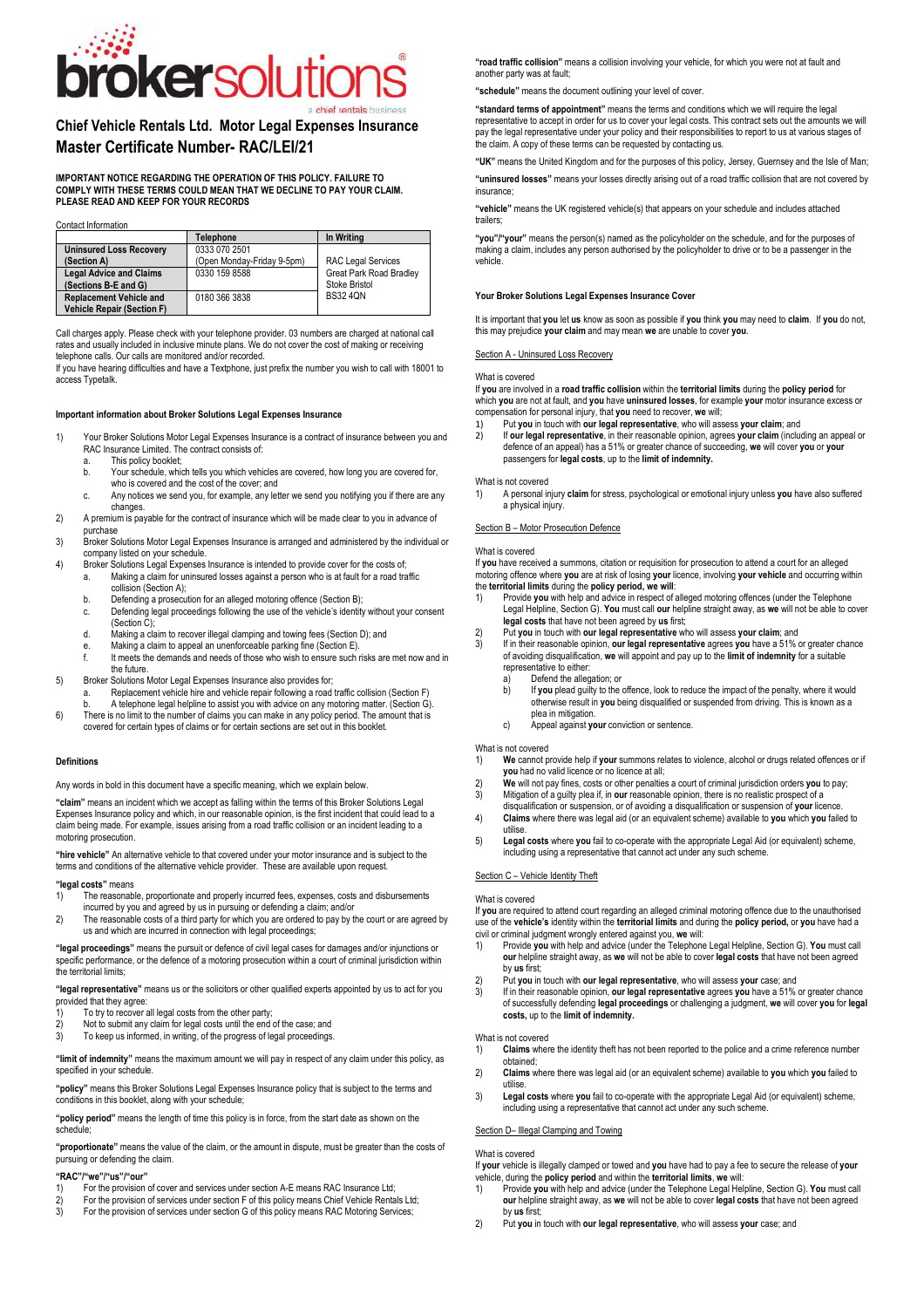3) If in their reasonable opinion, **our legal representative** agrees **you** have a 51% or greater chance of successfully pursuing **legal proceedings**, **we** will cover **you** for **legal costs,** up to the **limit of indemnity.**

# Section E – Unenforceable Parking Fines

## What is covered

If **you** have received a Penalty Charge Notice issued by the local authority during the **policy period** and

- within the **territorial limits** and **you** wish to contest the notice, **we** will: 1) Provide **you** with help and advice (under the Telephone Legal Helpline, Section G). **You** must call **our** helpline straight away, as **we** will not be able to cover **legal costs** that have not been agreed by **us** first;
- 2) Put **you** in touch with **our legal representative**, who will assess **your** case; and<br>3) If in their reasonable opinion, our legal representative agrees there is a 51% or
- 3) If in their reasonable opinion, **our legal representative** agrees there is a 51% or greater chance of success, **we** will cover **you** for **legal costs,** up to the **limit of indemnity**.

# Section F – Replacement Vehicle and Vehicle Repair

# What is covered

If **you** are involved in a **road traffic collision** in the UK during the **policy period** for which **you** are not at fault **we** may be able to provide **you** with the following services**;**

- 1) **We** may be able to obtain a **hire vehicle** of an equivalent type, pending repair or replacement of the **vehicle**.
- 2) **We** may be able to arrange to have the **vehicle** repaired**.**

# Replacement Vehicle and Vehicle Repair General Conditions

Provision of these service is conditional upon the following;

- We have identified the at fault third party and their insurers.
- 2) **You** will need to sign a credit agreement which will be explained to **you** by **us.**
- You must provide any assistance required by us in connection with the recovery of any costs incurred in connection with the provision of a **hire vehicle** or vehicle repair services, from any third party at fault in connection with the incident giving rise to the damage to the **vehicle**, including permitting **us** or any such representative to take proceedings in **your** name and/or assigning any rights against any such third party to **us** or **our** representatives.

#### What is not covered

- 1) A **claim** reported more than 14 days after a **road traffic collision.**
- 2) Services where damage to the **vehicle** took place prior to the **policy period**.
- 3) **Any costs** incurred in excess of £25,000.

#### Section G - Telephone Legal Helpline

#### What is covered

**We** will provide a telephone legal helpline service, open 24 hours a day, 365 days a year. Just call **us** on 0330 159 8588.

**We** will give **you** initial advice on any motoring matter within the UK. Where possible, **we** will tell **you** what **your** legal rights are, which options are available to **you** and how best to implement them. **We** will let **you**  know if **you** need a lawyer.

- What is not covered
- 1) Advice where, in **our** reasonable opinion, **we** have already given **you** the options available, 2) Advice relating to immigration or judicial review; and<br>3) Advice against us.
- 3) Advice against **us**.

## **General Conditions**

The following conditions apply to all sections of this **policy.** If **you** do not comply **we** can refuse cover and/ or cancel **your policy**.

- 1) **You** must pay **your** premium;<br>2) **You** must request services dir
- 2) **You** must request services directly from **us**, as **we** will only provide cover if **we** make arrangements to help **you**;
- 3) Legal **claims** can be complex and technical. **You** must follow **our** advice or that of the **legal representative**, to continue to receive funding from **us**. If **you** do not (for example, **you** go against **our** advice, fail to co-operate with **our** reasonable requests, delay the **claim**, do not submit **legal costs** to **us** straight away or take any other action that may harm **your** case) **we** may withdraw cover;

#### 4) **We** will not cover **legal costs**:

- a) that have not been agreed by **us** or were incurred prior to **us** accepting the **claim**;
	- for **claims** arising from:<br>i) faults in the **veh** 
		- faults in the **vehicle** or faulty, incomplete or incorrect service, maintenance or repair of the **vehicle**; or
		- ii) a **road traffic collision** occurring during a race, rally or competition;
- 5) **We** may withdraw cover if at any point **your claim** has less than a 51% chance of succeeding; 6) **You** must always keep any losses **you** incur to a minimum. Ensure **you** take steps to prevent any loss in the first place and don't do anything that could unnecessarily increase **your** losses or prejudice **your claim**. If **you** do not, **we** may not cover **you** and it may affect **your** ability to **claim**. Please speak to **us** if in doubt;
- 7) **You** must notify **us** of all offers to settle **your claim**. **We** may withdraw cover if **we** have not provided written authorisation to accept or reject an offer to settle **your claim**;
- 8) **You** must ensure **you** take steps to prevent any loss in the first place and don't do anything that could unnecessarily increase **your** losses or prejudice **your claim**. If **you** do not, **we** may not cover **you** and it may affect **your** ability to **claim**. Please speak to **us** if in doubt;
- 9) **We** will need to be able to speak directly to any **legal representative** appointed, or agreed by **us**, even if this is one **you** have chosen;
- 10) Whilst we must appoint the legal representative, you may choose your own if it becomes<br>necessary to start court proceedings, or if there is a conflict of interest. If you wish to do this, please tell us their name and address so we can consider your request. Your suggested legal<br>representative must agree to our Standard Terms of Appointment. If for any reason we cannot agree to **your** suggested **legal representative**, **we** will ask the Law Society of England and Wales (or similar body) to name one;
- 11) If **you** have a dispute with **us** or complaint about the service provided by **us** or a **legal representative we** appoint, please let **us** know using **our** complaints procedure. Please note however, this **policy** will not cover any advice or **your legal costs** in connection with this or any **claim** against **us**;
- 12) **We** may decide not to issue **legal proceedings**, but instead pay **you** directly for **your claim**, for example, where the **legal costs** of your claim are greater than the value of your claim;<br>13) If you have legal expenses cover with a provider other than RAC or if you are a member of a trade
- union and the cover or membership benefits provide cover for **your claim**, **we** will not provide cover.

14) During extreme weather, riots, war, civil unrest, industrial disputes, **our** services can be interrupted. **We** will resume **our** service to **you** as soon as **we** can in these circumstances.

# **Cancellation of your policy**

# Your right to cancel

- **You** can cancel **your policy** within the cooling off period, being 14 days from the later of: 1) the **start date**; or
- 2) the date **you** receive **your policy** documents.

If **you** do this, the individual or company that arranged the policy will cancel this **policy** with immediate effect from the day **you** request it and will refund **your** premium in full unless **you** have made a **claim**  within this cooling off period.

After this cooling off period **you** can still cancel but we will not refund any premium to **you**.

# Our right to cancel<br>1) If any prem

- 
- 1) If any premium for the **policy** is not paid**, we** may cancel **your policy**; 2) **We** may cancel the **policy** in the event of misuse of the **policy,** and no refund of premium will be given; and
- 3) **We** may also cancel the **policy** by giving 30 days' notice in writing to **you** at **your** last known address.

# Misuse of your policy

**You** must not:<br>1) Behav

- 1) Behave inappropriately towards **us**, including acting in a threatening or abusive manner, whether verbally or physically;
- 2) Persuade or attempt to persuade **us** into a dishonest or illegal act;
- 3) Omit to tell **us** important facts about a **claim** in order to obtain a service; Provide false information in order to obtain a service;
- 
- 5) Knowingly allow someone that is not covered by **your policy** to try and obtain a service under it; Pay for additional services or goods in the knowledge that the payment has or will fail, with no intention of providing alternative payment.
- If these conditions are not complied with, **we** may:
- 1) Restrict the cover available to **you** at the next renewal;
- 2) Restrict the payment methods available to **you**;<br>3) Refuse to provide any services to **you** under thi 3) Refuse to provide any services to **you** under this **policy** with immediate effect;
- 
- 4) Immediately cancel this **policy**; and<br>5) Refuse to sell any **policy** or services 5) Refuse to sell any **policy** or services to you in the future.

**We** may also take any of the additional steps as set out above if any **claim** is found to be fraudulent in any way, and the **policy** will be cancelled with effect from the date of the fraudulent act, and the fraudulent **claim** forfeited. **We** will not refund any premium. **We** will notify **you** in writing if **we** decide to take any of the above steps.

# **Complaints**

**We** are committed to providing excellent service. However, **we** realise that there are occasions when **you**  feel **you** did not receive the service **you** expected.

If **you** are unhappy with the services provided under this **policy,** please contact **us** as follows:

| Telephone     | In Writing                                                                                                    |
|---------------|---------------------------------------------------------------------------------------------------------------|
| 0330 159 0610 | Legal Customer Care<br>Great Park Road Bradley Stoke Bristol<br><b>BS324ON</b><br>legalcustomercare@rac.co.uk |

#### **Financial Ombudsman Service**

In the event that **we** cannot resolve **your** complaint to **your** satisfaction under the complaints process set out above, **you** may in certain circumstances be entitled to refer **your** complaint to the Financial Ombudsman Service at the following address:

The Financial Ombudsman Service Exchange Tower London<sup>'</sup> E14 9SR 0800 023 4567 / 0300 123 9123 nlaint.info@financial-o www.financial-ombudsman.org.uk

The Financial Ombudsman Service will only consider **your** complaint once **you** have tried to resolve it with **us.** 

Using this complaints procedure will not affect **your** legal rights.

#### **Financial Services Compensation Scheme**

RAC Insurance Limited is covered by the Financial Services Compensation Scheme (FSCS). If it is unable to meet its obligations under the relevant sections of cover, **you** may be entitled to compensation from the **FSCS** 

Further information about FSCS arrangements is available from the FSCS website www.fscs.org.uk

# **Your Data**

# Data protection statement

This section provides a short summary of how **we** collect and use **your** data. Please refer to **our** website at rac.co.uk/privacy-policy for full details of how **we** use **your** data. Alternatively, **you** can obtain a copy of **our** Privacy Policy by using the contact details below. What is your data?

There are three types of data **we** will hold about **you**:

- 1. Personal data is information **we** hold on **our** records which identifies **you**. This includes **your** name, address, email address, telephone number and date of b
- 2. **We** will also hold data about **you** that is not personal, for example, information about **your vehicle**; and
- 3. In very limited circumstances, **we** will hold special categories of personal data, for example, relating to **your** health. **We** will only ask for this data when it is absolutely necessary and in accordance with data protection laws.

## How we obtain your data

**We** obtain **your** data when **you** contact **us** directly in relation to **your** cover and **your policy**.